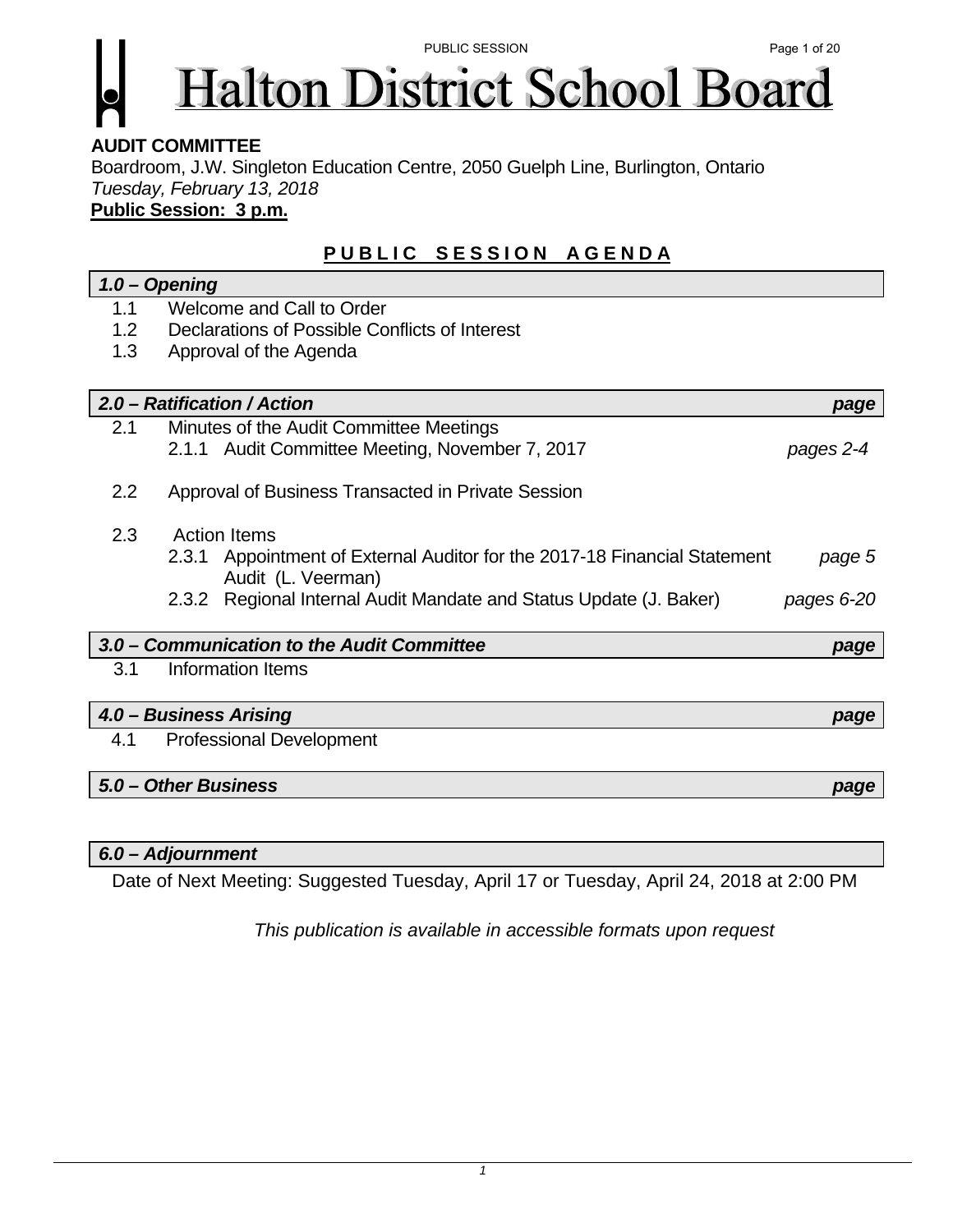## **Halton District School Board Audit Committee Public Session Meeting Minutes Tuesday, November 7, 2017**

## **Attendance:**

**Trustee Members:** A. Harvey Hope, J. Gray, K. Graves **Trustee Guests:** A. Collard **Public Representative:** M. Caputi (via telephone), D. McKerrall **Staff:** S. Miller, L. Veerman, C. Salemi, J. Sweetman, K. Samarin **Regional Internal Audit Team:** J. Baker **External Auditor:** D. Tonin **Regrets:**

## **Agenda Item 1.0**

## *1.1 Call to Order*

- The Chair called the meeting to order at 3.57 p.m.
- *1.2 Declarations of Possible Conflict of Interest* 
	- No conflicts of interest were declared.
- *1.3 Approval of the Agenda* 
	- $\bullet$  Noted that item 2.4.3 is on page 56 not 36.

## **Motion: D. McKerrall / A. Harvey Hope**

Be it resolved that the Agenda for the Public session of the Audit Committee Meeting for November 7th, 2017 be approved as distributed. **Carried Unanimously.** 

## **Agenda Item 2.0**

.

*2.1 Minutes of the Audit Committee Meetings 2.2.1 Audit Committee Meeting, September 19, 2017* 

## **Motion: A. Harvey Hope / D. McKerrall**

Be it resolved that the minutes from the Public Session Audit Committee Meeting held on September 19, 2017 be approved as distributed. **Carried Unanimously.** 

 Request made that any changes to the minutes be scanned and distributed to Committee Members.

## *2.2 Appointment of Audit Committee Vice-Chair for 2017/2018*

- Process conducted per the Audit Committee Terms of Reference.
- It was noted that the election should have occurred at the September meeting.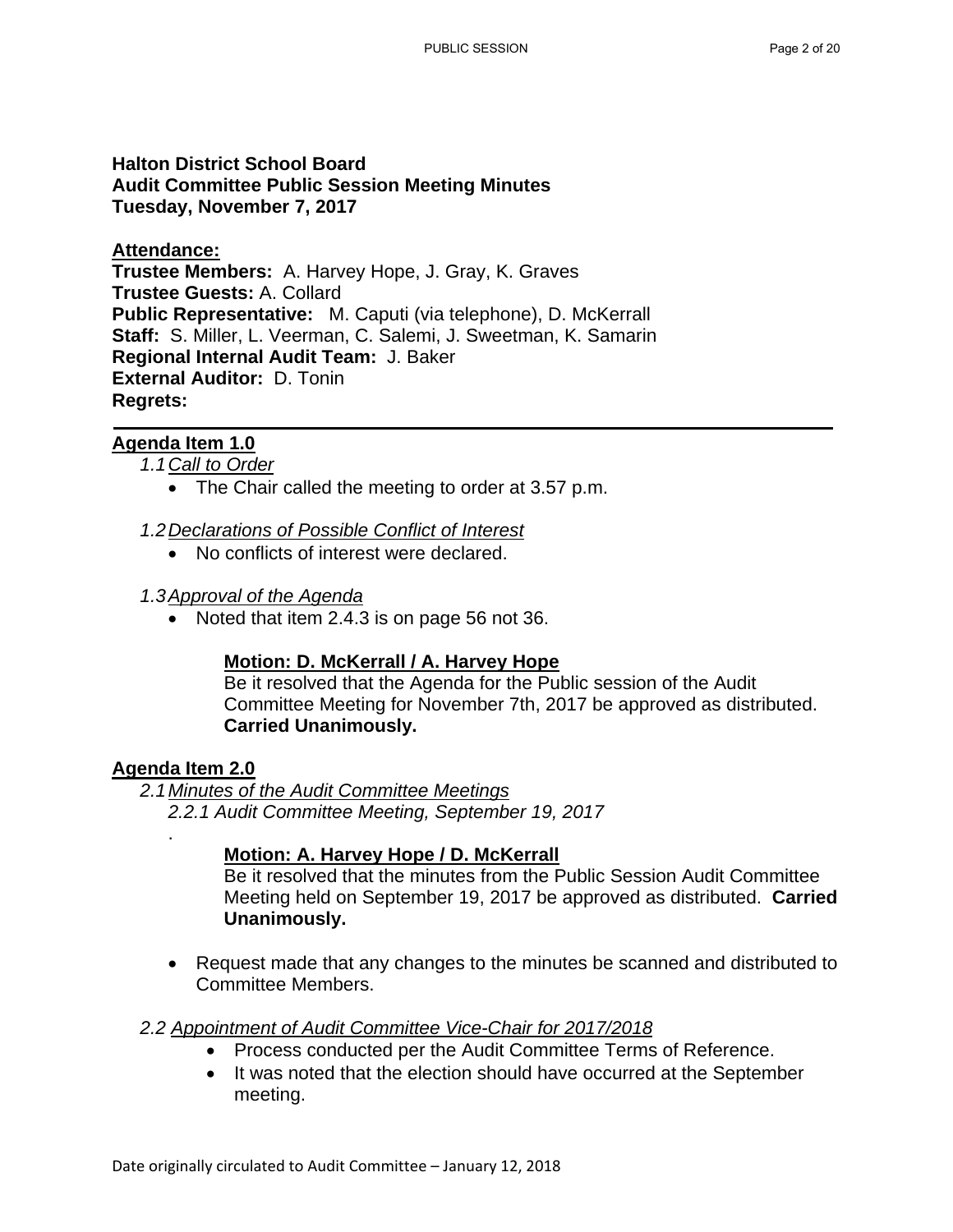## **Motion: D. McKerrall / K. Graves**

Be it resolved that Ann Harvey Hope be appointed Vice-Chair of the Audit Committee for the 2017/2018 year. **Carried Unanimously.** 

## *2.3 Approval of Business Transacted in Private Session*

#### **Motion: D. McKerrall / A. Harvey Hope**

Be it resolved that the Audit Committee ratify the motions approved in Private Session. **Carried Unanimously.** 

#### *2.4 Action Items:*

## *2.4.1 2016/2017 Financial Statements and Accumulated Surplus Balances*

 Superintendent of Business referred to the report included in the agenda package.

## *2.4.2 Report to the Audit Committee on the 2016/2017 audit*

 External Auditors referred to the report included in the agenda package.

## *2.4.3 Audit Committee Approval of the 2016/2017 Financial Statements*

## **Motion: M. Caputi / K. Graves**

Be it resolved that the Audit Committee recommends that the audited financial statements of the Halton District School Board for the fiscal year ended August 31, 2017 be approved by the Board of Trustees. **Carried Unanimously.** 

## *2.4.4 Regional Internal Audit Report*

- Status Report and Terms of Reference Insurance Program Administration Audit
	- o Regional Internal Audit Manager presented the report and responded to questions.
	- o Director requested that the wording included in Audit Scope and Approach be revised to "identify the risks" associated with the processes versus wording indicating that "The School Board does not…" Current wording may incorrectly provide the perception that the Board is not adequately mitigating risks with respect to insurance coverage.
	- o Regional Internal Audit Manager noted that this was standard audit terminology and a common process however she will look at ways to improve this for future reports.

## **Motion: A. Harvey Hope / M. Caputi**

Be it resolved that the Audit Committee receive the Insurance Program Administration Terms of Reference and the Regional Internal Audit Status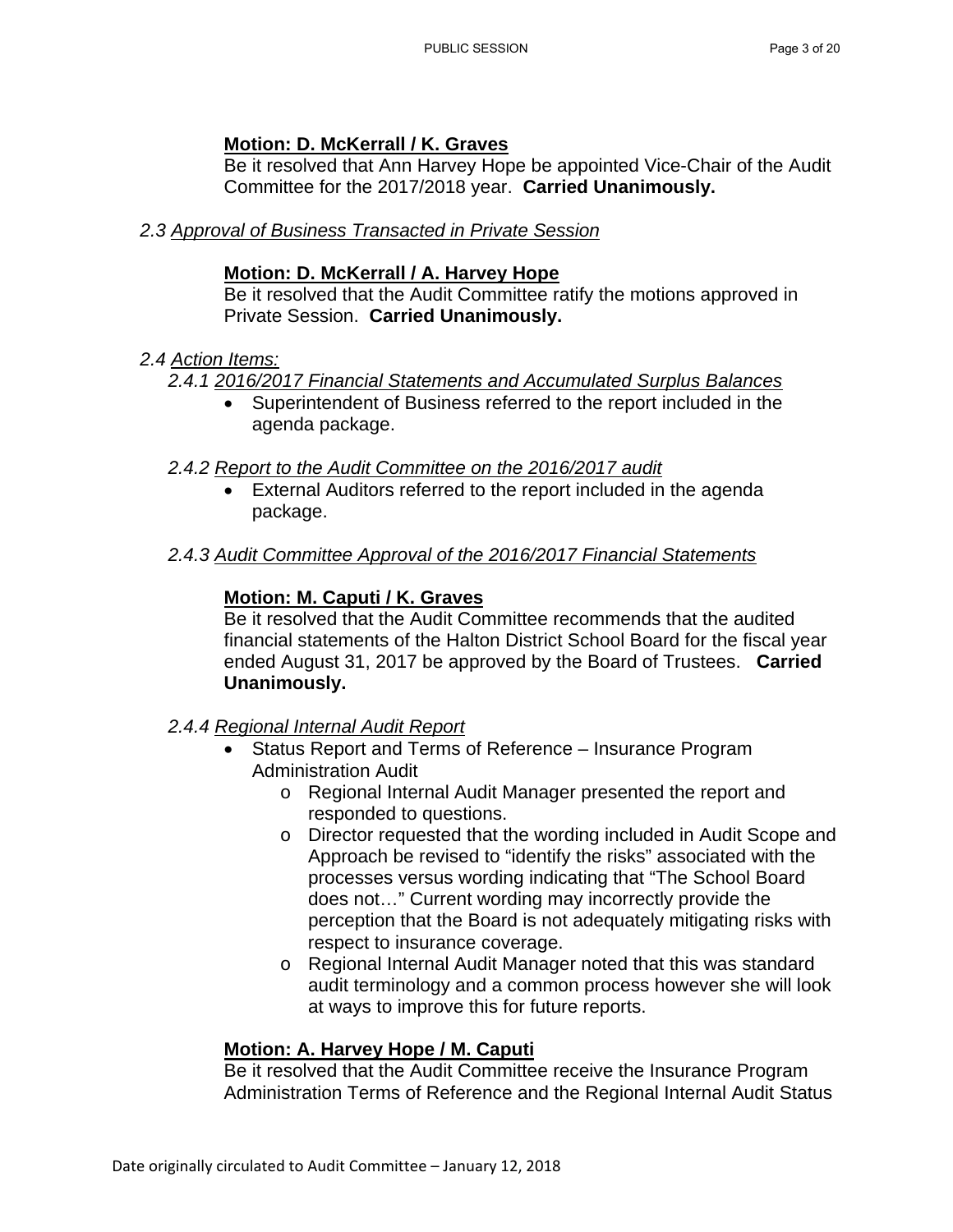update and that the report be included in the Audit Committee Summary to the Board of Trustees. **Carried Unanimously.** 

## **Agenda Item 3.0**

- *3.1 Information Items* 
	- *3.1.1 Supplementary Reporting* 
		- Annual Statement of Education Development Charges (EDC) Report o No questions noted.
			- o Request to verify amount included on page 62 (last line in second paragraph) since this amount was same as prior year.
		- Summary of Trustee Expenses Report as of 2016/2017
			- o No questions noted.
- *3.2 Audit Committee Annual Report to the Board of Trustees and Annual Report to the Ministry* 
	- Discussed and approved at last meeting.

## **Agenda Item 4.0**

*4.1 Business Arising – Professional Development* 

• Request for input on Professional Development topics.

## **Agenda Item 5.0**

- *5.1 Other business Update on Halton District School Board Internal Auditor Recruitment* 
	- Superintendent of Business Services met with Chair and Vice-Chair to short list candidates and proceed with interviews.

## **Agenda Item 6.0**

*6.1 Adjournment* 

## **Motion: D. McKerrall / M. Caputi**

Be it resolved that the Public Session of the Audit Committee Meeting held on November 7th, 2017 be adjourned at 4:27 pm. **Carried Unanimously.**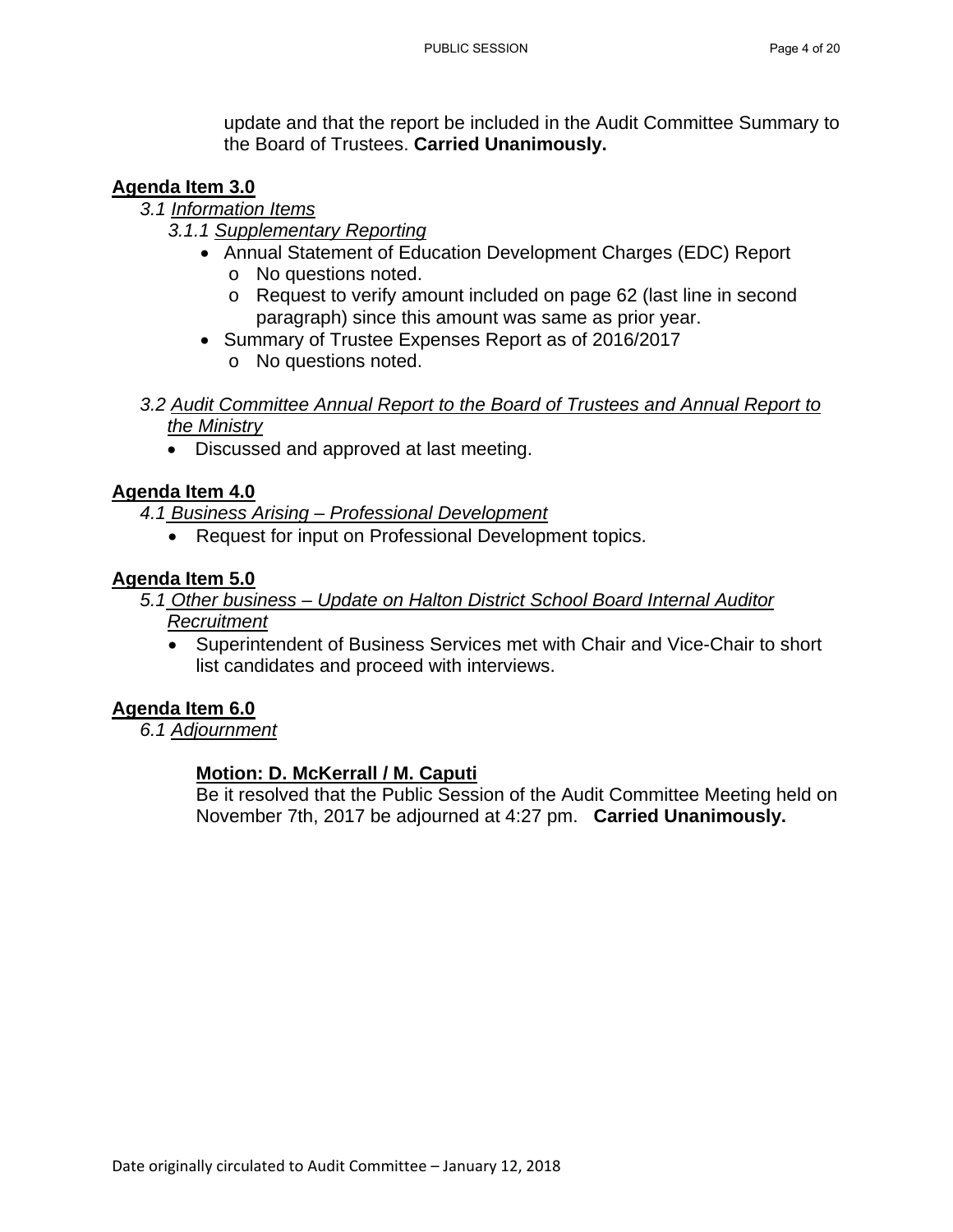# **Halton District School Board**

Date: February 13, 2018 **FOR DECISION**

| RE:   | Appointment of External Auditor for 2017/2018 Financial Statement<br><b>Audit</b> |
|-------|-----------------------------------------------------------------------------------|
| FROM: | Lucy Veerman,<br>Superintendent of Business Services and Treasurer                |
| TO:   | <b>Audit Committee</b>                                                            |

## **Recommendation:**

*Be it resolved that the Audit Committee recommend to the Board of Trustees the appointment of the external audit firm Deloitte LLP to perform the annual financial statement audit of the 2017/2018 fiscal year.* 

## **Background**

Ontario Regulation 361/10 s. 9 (4) 1, states the following:

*An audit committee of a board has the following duties related to the board's external auditor:* 

*1. To review at least once in each fiscal year the performance of the external auditor and make recommendations to the board on the appointment, replacement or dismissal of the external auditor and on the fee and fee adjustment for the external auditor.* 

Following a procurement process for the selection of external auditors, the external audit firm, Deloitte, is recommended for appointment for a 5-year term beginning in the 2017/2018 fiscal year.

The fee for the 2017/2018 HDSB year-end consolidated financial statement audit is quoted at \$67,500 + HST. Deloitte was previously appointed as the auditor for the Board for a five-year term which began in 2012/2013 and ended in 2016/2017.

*Respectfully submitted,* 

\_\_\_\_\_\_\_\_\_\_\_\_\_\_\_\_\_\_\_\_\_\_\_\_\_\_\_\_\_\_\_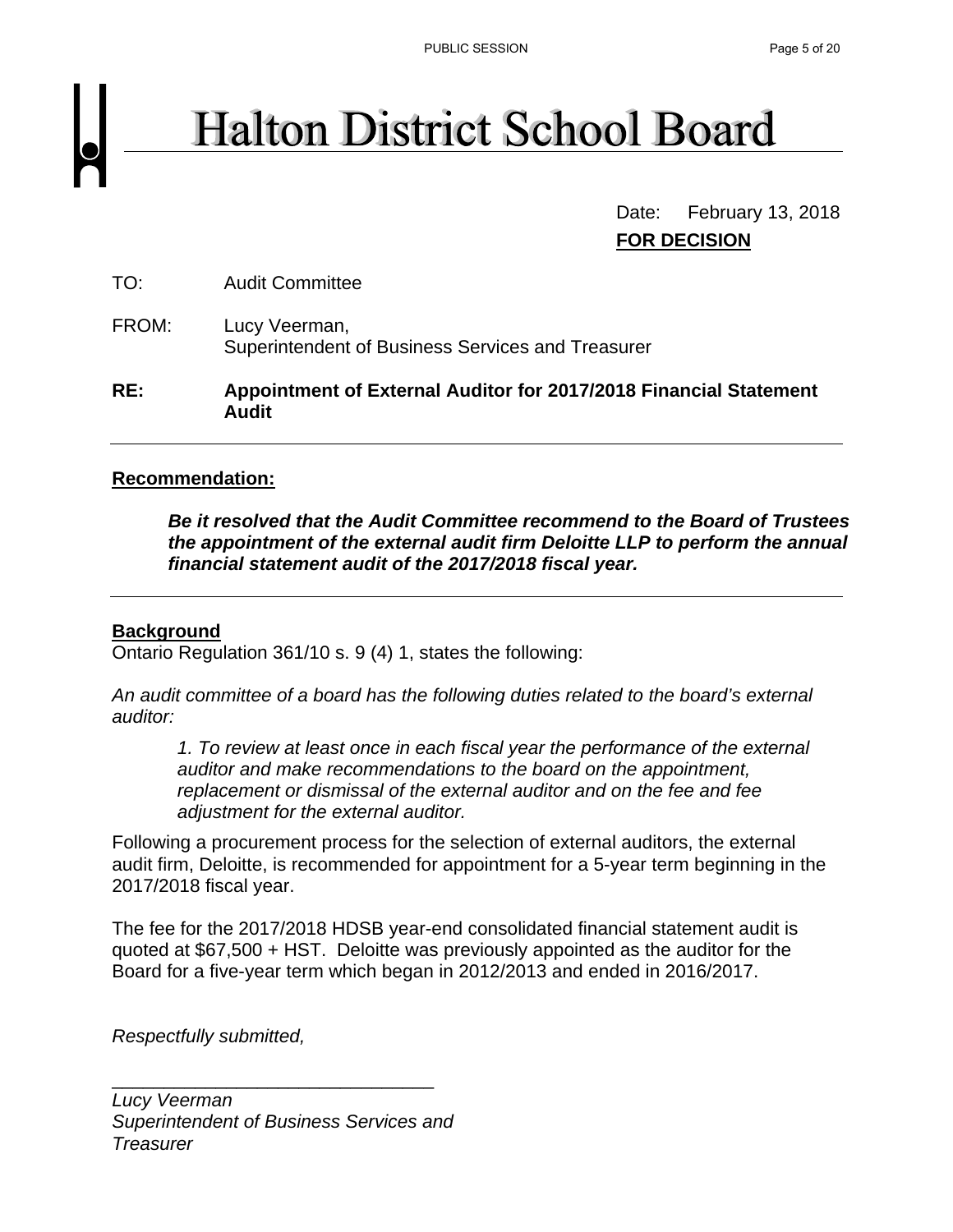

## **MEMO**

| To:   | <b>Halton District School Board Audit Committee</b>             |
|-------|-----------------------------------------------------------------|
| From: | Jenny Baker, Regional Internal Audit Manager                    |
| Date: | 13 February 2018                                                |
|       | Subject: Regional Internal Audit Status Report – Public Session |

This memorandum will serve to update the Audit Committee of the Regional Internal Audit Team's work since November 7, 2017.

## **A. Audit Planned**

1. The Sponsorship audit remains to be scheduled.

## **B. Audits in Progress**

- 1**.** The Insurance Administration Audit is in progress.
- 2. The Entity Level Audit Follow up is in progress.

## **C. Other**

- 1. The Annual Report (2017) of the Office of the Auditor General (AG) of Ontario was released on December 6th. Volume 1 of 2 contains two sections relevant to the Education sector;
	- i. Section3.08 'Ministry Funding and Oversight of School Boards'
	- ii. Section 3.12 'School Board's Management of Financial and Human Resources'

The Regional Internal Audit Managers have drafted a response for the Director, School Business Support Branch about how the regional internal audit teams can assist in addressing specific recommendations contained in the AGs report.

2. Regional Internal Audit Mandate

On September 26<sup>th</sup>, 2016: SB31 'Update on Regional Internal Audit Consistency Measures' was issued. This memo introduces a revised Regional Internal Audit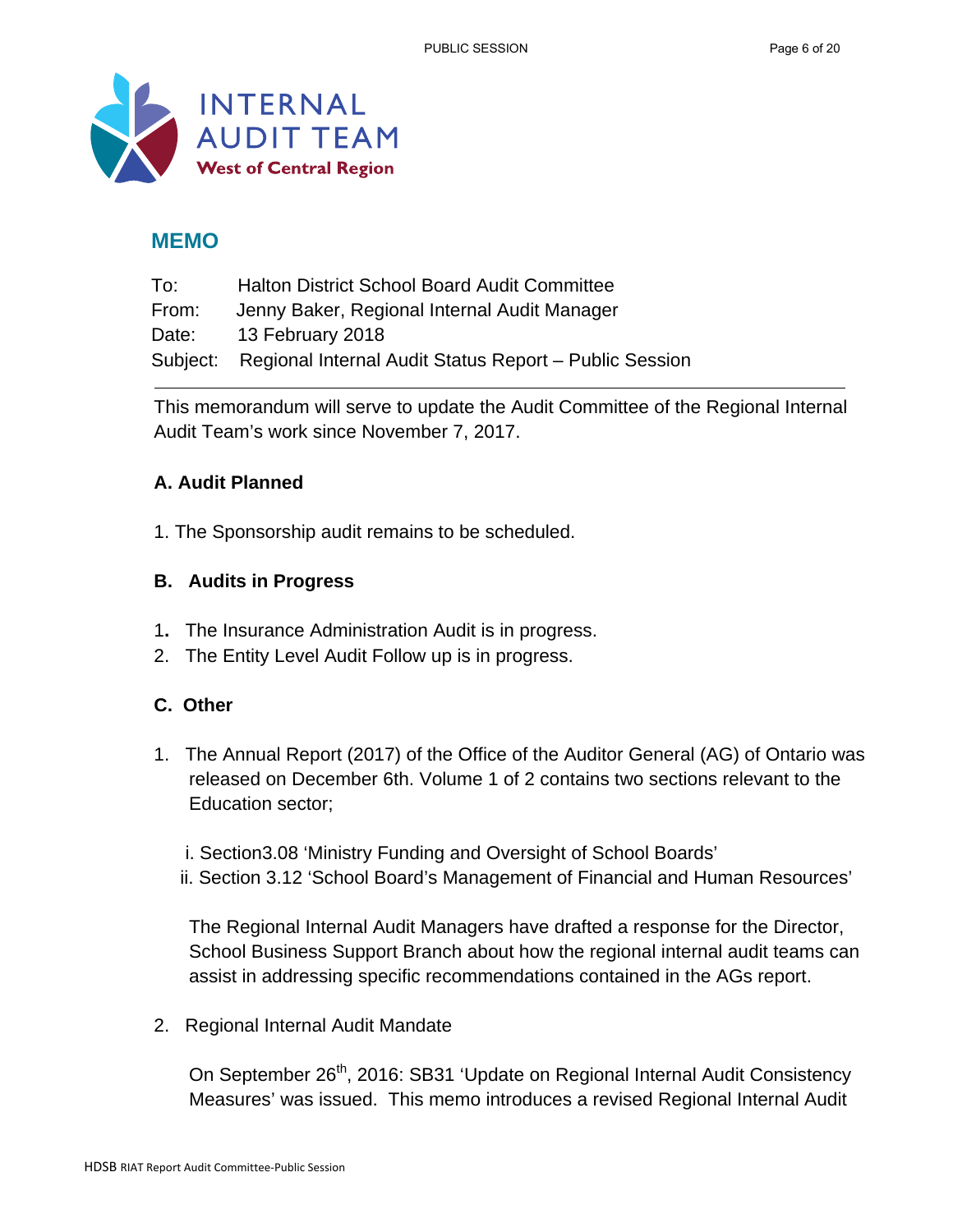

Mandate and requests that school boards adopt it. A briefing note and the mandate are attached for your review.

*Motion:*

*Be it resolved that the Audit Committee receive the regional internal audit status update and that this report be included in the Audit Committee Summary to the Board of Trustees.*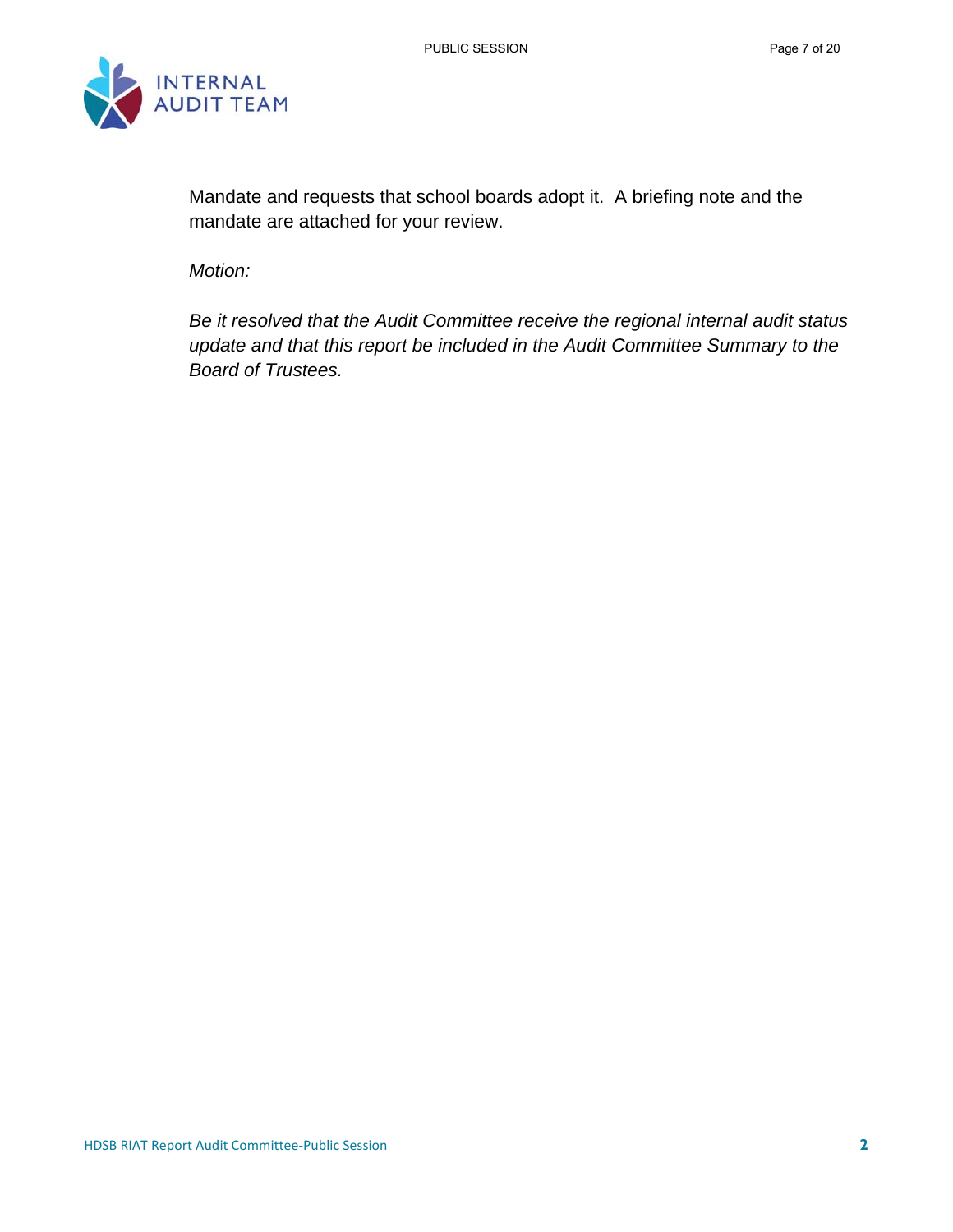

## MEMO

 TO: Audit Committee FROM: Jenny Baker, Regional Internal Audit Manager DATE: 13 February 2018 SUBJECT: Regional Internal Audit Mandate

This report informs the Audit Committee about the request to adopt the Regional Internal Audit Mandate.

This is a requirement of O. Reg. 361/10, s. 9 (3).

#### **Recommendation**

Be it resolved that the Audit Committee approves the Regional Internal Audit Mandate.

#### **Background**

On September 26, 2016, 'SB31 Update on Regional Internal Audit Consistence Measures' was issued by the School Business Support Branch. The purpose of the memorandum was to provide an update on measures being taken to promote greater consistency amongst Regional Internal Audit Teams (RIAT), first described in 2016: B10 Increasing Consistency Amongst Regional Internal Audit Teams. Both of these SB memos are attached for your information along with a copy of the regional internal audit mandate. Please refer to the highlighted section on page 2 of 3 of SB31, where it is requested that school boards adopt the revised mandate.

#### **Professional Practice Requirement:**

Standard 1000 – Purpose, Authority, and Responsibility

*The internal audit charter is a formal document that defines the internal audit activity's purpose, authority, and responsibility. The internal audit charter establishes the internal audit activity's position within the organization, including the nature of the chief audit executive's functional reporting relationship with the board; authorizes access to records, personnel, and physical properties relevant to the performance of engagements; and defines the scope of internal audit activities. Final approval of the internal audit charter resides with the board.* 

Revised *Standards*, Effective 1 January 2017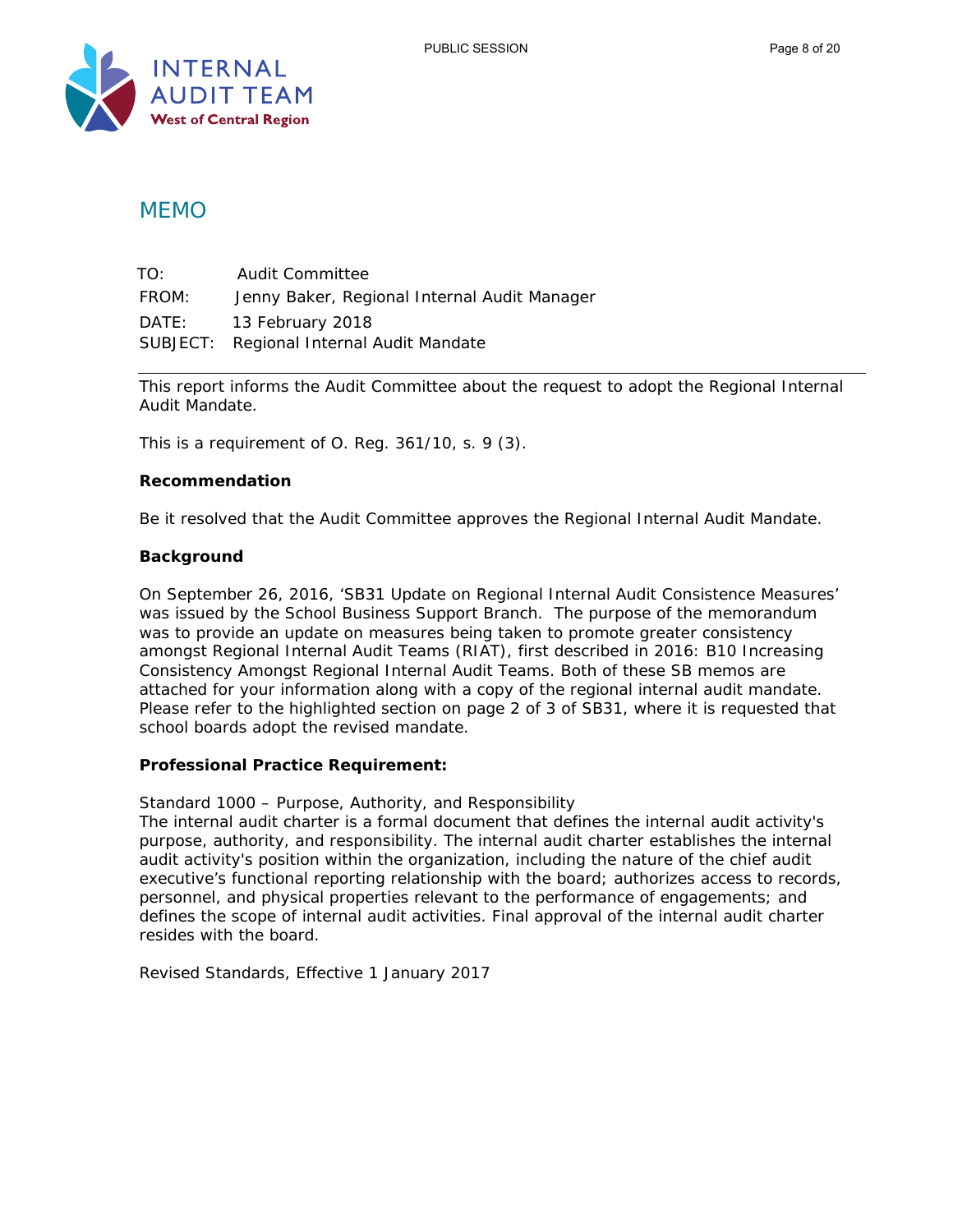**Ministry of Education** 

**Office of the ADM**  Financial Policy and Business Division 900 Bay Street 20th Floor, Mowat Block Toronto ON M7A 1L2

**Ministère de l'Éducation** 

**Bureau du sous-ministre adjoint**  Division des politiques financières et des opérations 900, rue Bay 20<sup>e</sup> étage, Édifice Mowat Toronto ON M7A 1L2



**2016: B10**

| <b>SUBJECT:</b>       | <b>Increasing Consistency Amongst Regional Internal</b><br><b>Audit Teams</b>                          |
|-----------------------|--------------------------------------------------------------------------------------------------------|
| DATE:                 | May 26, 2016                                                                                           |
| <b>FROM:</b>          | Gabriel F. Sékaly<br><b>Assistant Deputy Minister</b><br><b>Financial Policy and Business Division</b> |
| <b>MEMORANDUM TO:</b> | Directors of Education<br><b>Senior Business Officials</b>                                             |

The purpose of this memorandum is to provide an overview of some new requirements for the regional internal audit initiative being implemented over the next several months, as well as the related expectations of school board management and Regional Internal Audit Managers (RIAM).

Regional Internal Audit Teams (RIAT) provide the sector with assurance and other value-added services. Due to the structure of the regional internal audit initiative, teams operate autonomously, which has led to the use of different approaches, tools and templates in each region. However, as regional internal audit is a province-wide initiative, we have heard that there is an appetite toward more standardization.

RIATs are currently identifying leading practices from each team that can be leveraged to increase consistency. New practices, such as the performance review process, will also be implemented through a standard approach. These practices will allow boards to see a similar level of service across RIATs, while still accommodating regional needs. The changes will also contribute to continuous improvement across all RIATs.

This memorandum outlines requirements that will be implemented in the next school year to increase consistency. Additional changes will be communicated as they arise.

## **Engagements per Year**

Based on the Audit Committee Annual Report to the Ministry, the number of audit and other engagements undertaken at each school board varies greatly across the province.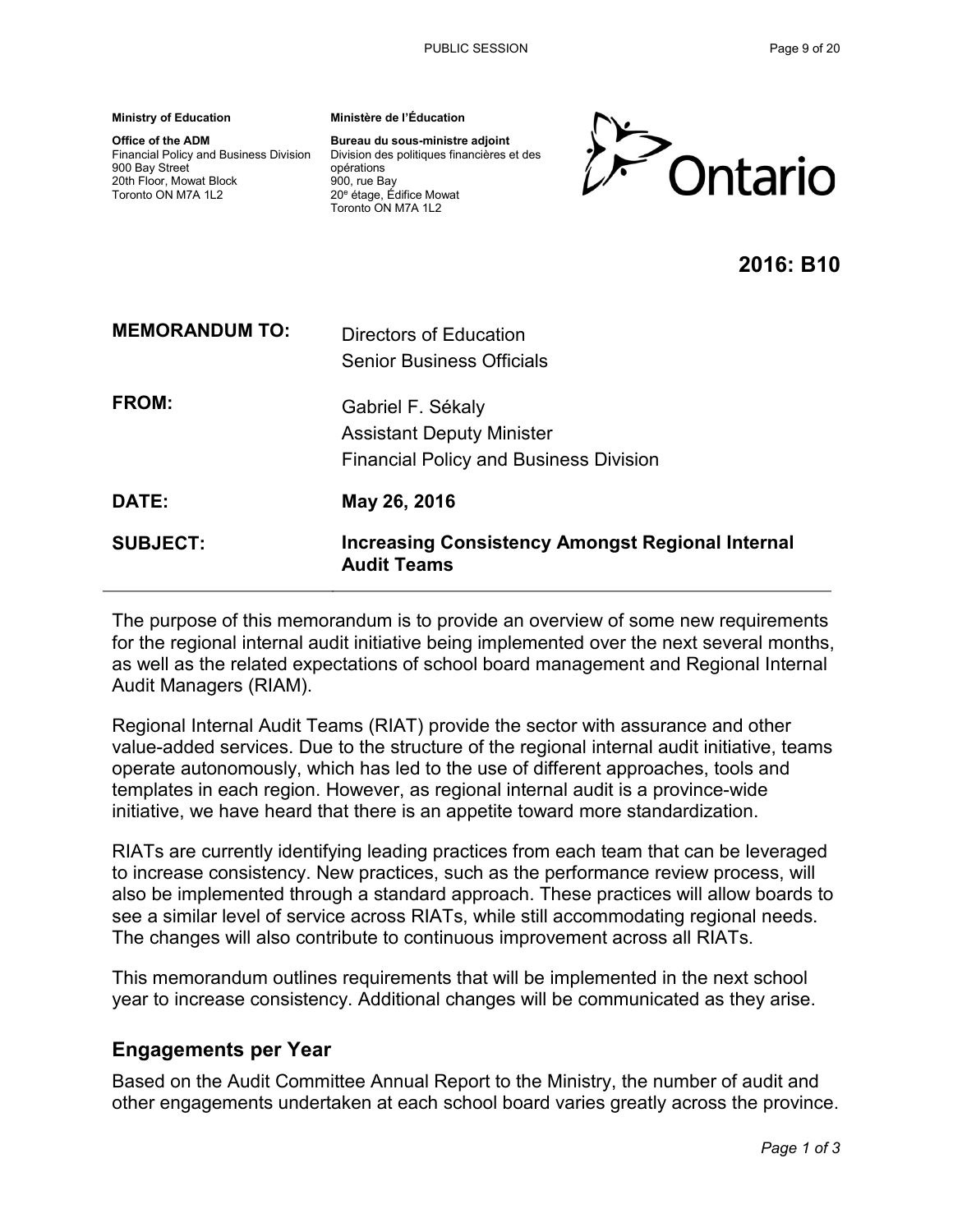Some boards have had one or more years with no work undertaken by the RIAT. Given the focus on transparency and accountability, it is critical that each board benefits from the annual funding provided by the Ministry to support the regional internal audit function. To increase consistency throughout the sector, each school board should receive a minimum of two engagements a year from the RIAT starting in 2016-17.

Engagements include both internal audits and consulting engagements and can be executed by team members or specialists, depending on the capacity of the RIAT.

RIAMs should ensure the 2016-17 internal audit plans reflect this new requirement. The cooperation of school boards, particularly the staff of the processes audited, is essential to the completion of the audit plan and timely reporting to the audit committee.

The Ministry will confirm compliance with this requirement through review of the annual report to the Ministry, which lists the work performed by the RIAT during the year.

## **Engagement Follow-up Activities**

As required by internal audit standards, auditors should periodically undertake follow-up work to validate whether school board management has effectively implemented action plans developed to address audit findings (and findings of consulting engagements to the extent agreed upon with management). Follow-up activities also include monitoring of overdue findings.

While most RIATs engage in follow-up activities, this is not always the case due to competing priorities. Going forward, all RIATs are expected to undertake follow-up activities on findings from all completed engagements, as appropriate. A standard report will be developed to allow RIAMs to track findings.

Follow-up activities are in addition to the two engagements per board.

## **Internal Audit Report**

Each RIAT is currently using a different internal audit report template and style, often customizing the report to the preferences of individual audit committees. This is a timeconsuming process resulting in audit reports that look different and contain varying levels of detail. As regional internal audit is a province-wide initiative, a report that is issued in one board should have the same overall look and feel of a report that is issued in another board. This is consistent with professional service firms who use a standard internal audit report template, regardless of the client.

This year's School Board Internal Audit Conference, to be held in June, will include a session covering internal audit report writing best practices. A standard regional internal audit report template will be developed after the conference that incorporates these best practices.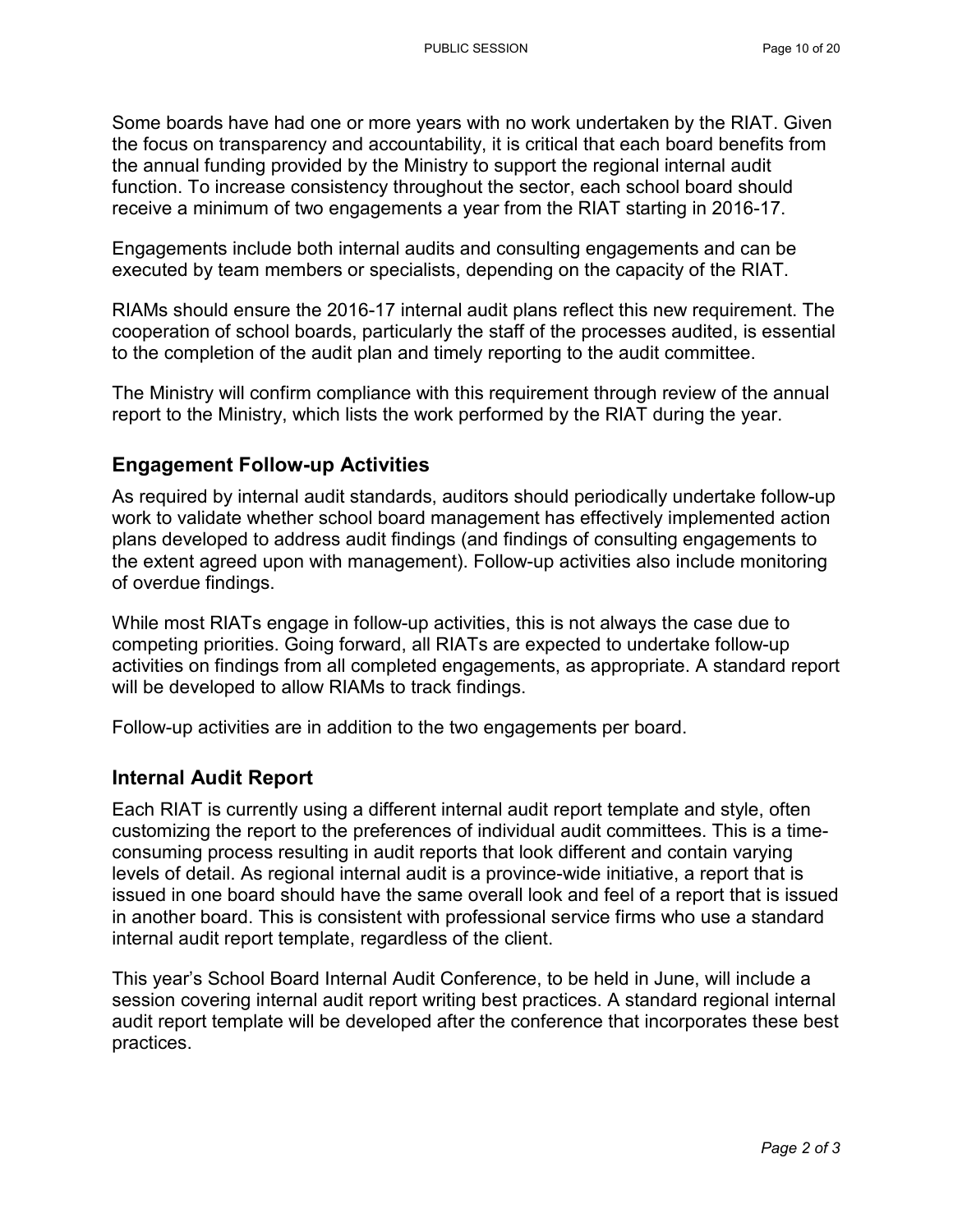The new report template will be implemented for all regional internal audit engagements starting in 2016-17. I encourage senior management and the audit committee of each school board to support the standardized report template.

#### **RIAT Performance Review**

Part of the mandate of the Regional Internal Audit Coordinator, Dan Duszczyszyn, is to assist internal audit host boards with the RIAM performance review process.

The unique structure of regional internal audit makes a formal performance review particularly important. RIAMs are employees of the host board, but have a functional reporting relationship to the audit committees of all boards in the region. In addition, internal auditors work with multiple departments in each school board. This creates a challenge in obtaining feedback on performance from those dealing directly with the auditors.

Dan is currently developing a formal performance evaluation framework for all RIAMs, to obtain feedback annually from each audit committee and senior business official in the region. This framework should be implemented by the end of the fiscal year. School boards are expected to complete feedback forms when provided.

Another key aspect of the performance review process is the RIAT post audit feedback survey, which has been standardized and will be implemented effective immediately. The purpose of this survey is to obtain timely feedback on auditor performance. At the completion of each audit, the RIAM will invite the head of the process audited and other key staff to take an online survey. Please consider completing the survey in order to receive the best possible service from your RIAT.

I encourage you to share this memo with your audit committee members.

If you have any questions or require additional information, please contact Paula Hatt, Senior Analyst, Audit at [paula.hatt@ontario.ca](mailto:paula.hatt@ontario.ca) or 416-326-1170.

*Original signed by:* 

Gabriel F. Sékaly Assistant Deputy Minister Financial Policy and Business Division

cc: Regional Internal Audit Managers Dan Duszczyszyn, Regional Internal Audit Coordinator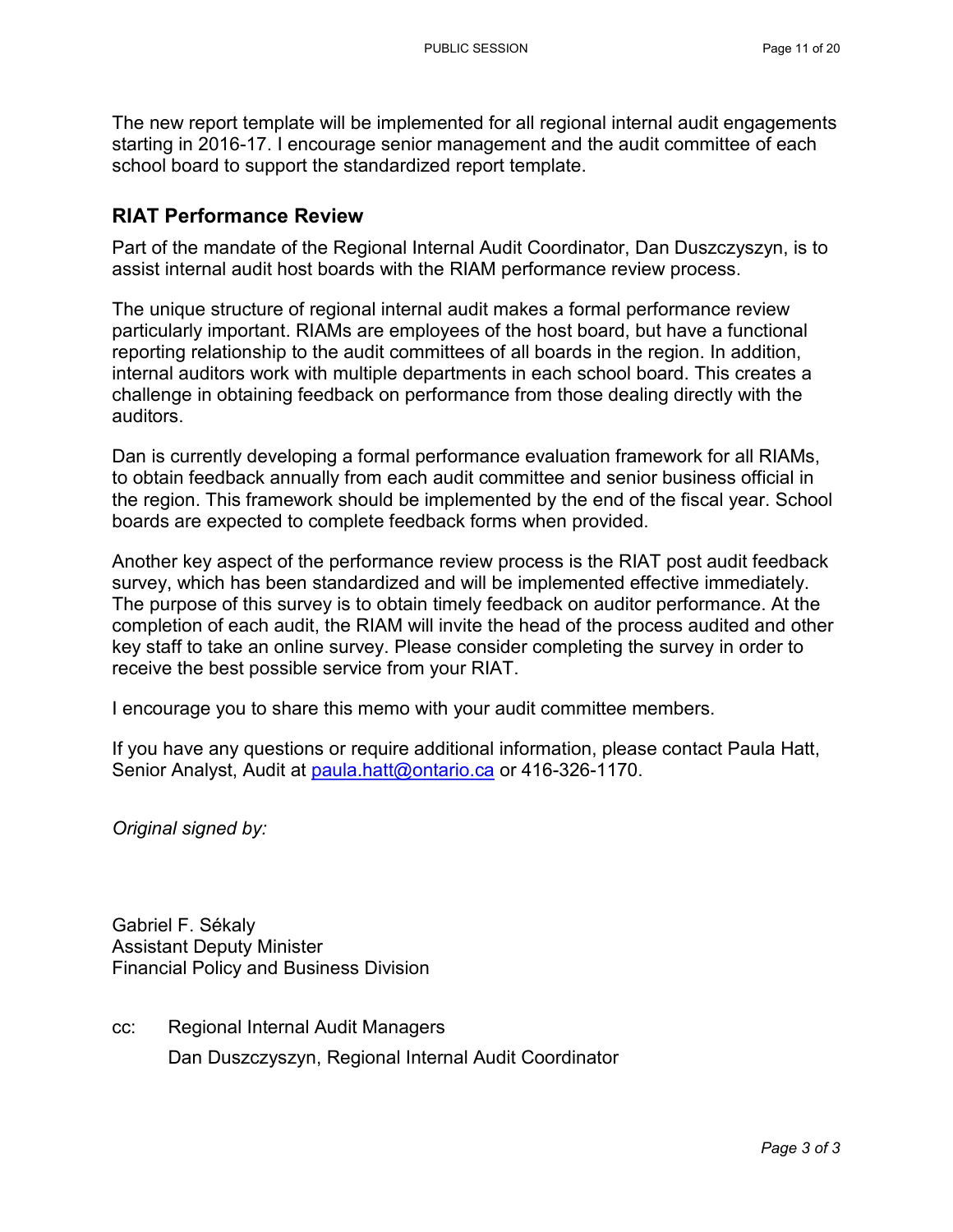School Business Support Branch 900 Bay Street 19th Floor, Mowat Block Toronto, ON M7A 1L2

Direction du soutien aux activités scolaires 900 rue Bay 19<sup>e</sup> étage, édifice Mowat Toronto ON M7A 1L2

**Ministère de l'Éducation** 



**2016: SB31** 

| <b>MEMORANDUM TO:</b> | Directors of Education<br><b>Senior Business Officials</b>       |
|-----------------------|------------------------------------------------------------------|
| <b>FROM:</b>          | Cheri Hayward<br>Director<br>School Business Support Branch      |
| DATE:                 | <b>September 26, 2016</b>                                        |
| SUBJECT:              | Update on Regional Internal Audit Consistency<br><b>Measures</b> |

The purpose of this memorandum is to provide an update on measures being taken to promote more consistency amongst Regional Internal Audit Teams (RIAT), as outlined in 2016: B10.

#### **Regional Internal Audit Performance Review**

The regional internal audit performance review process and tools are now available. The annual evaluation of regional internal audit, as represented by the Region Internal Audit Manager (RIAM), consists of evaluation forms completed by the following:

- Each audit committee in the region
- Each senior business official in the region
- A self-assessment by the RIAM

Each category of respondent has a different form to complete. Forms are compiled by the host board senior business official and used to provide an overall evaluation.

The Regional Internal Audit Evaluation Process Guideline has been updated to outline this process in greater detail. The guideline also outlines the performance review process for other regional internal audit staff, which includes a post-audit client satisfaction survey. The guideline is effective September 1, 2016, with the first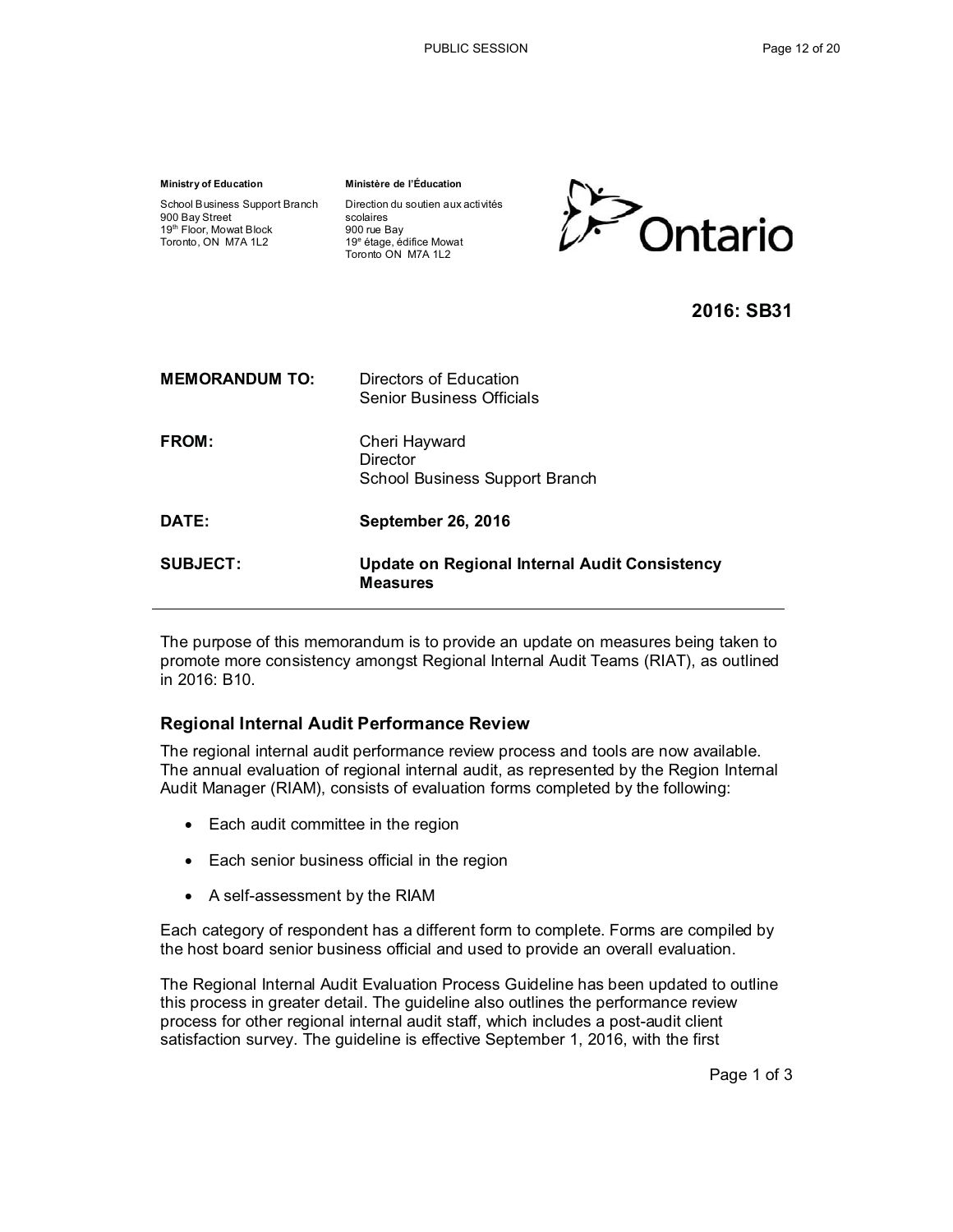evaluations taking place in September 2017 based on 2016-17 objectives and actual performance.

The guideline, evaluation forms and client satisfaction survey are available on the SBSB website.

I would like to thank Dan Duszczyszyn, Regional Internal Audit Coordinator (RIAC), for leading the development of the evaluation documents, as well as the host board senior business officials and RIAMs for providing feedback.

#### **Regional Internal Audit Mandate**

As part of the effort to increase consistency, the regional internal audit mandate was updated by the RIAMs. The internal audit mandate formally defines the purpose, authority and responsibility of the regional internal audit function.

This is the first provincial update to the mandate since it was released in 2010 and was made in response to subsequent changes issued by the Institute of Internal Auditors.

All school boards in the province should adopt the updated version of the mandate in 2016-17. Further, the mandate should be presented to the audit committee annually and re-signed in any year there is a change in the signatories so that all parties are aware of and approve the mandate.

The updated mandate can be found on the SBSB website.

#### **Regional Internal Audit Coordinator**

I am pleased to announce that Dan Duszczyszyn's contract with the Council of Ontario Directors of Education (CODE) has been extended until June 30, 2017. This extension to the RIAC role reflects Dan's success in addressing some of the concerns with the regional internal audit structure and allows him to continue to assist in efforts to increase consistency. Further, it also demonstrates CODE's endorsement of Dan's role and the regional internal audit initiative.

Notable RIAC accomplishments to date include the performance review process; increasing the auditors' sector knowledge through the annual professional development conference and other formal and informal training opportunities; coordinating the RIAT branding initiative; and attending the audit committee training in 2015.

Key responsibilities under the contract extension are as follows:

- Organize meetings to bring the RIAMs together to continue standardization efforts;
- Facilitate knowledge sharing between auditors;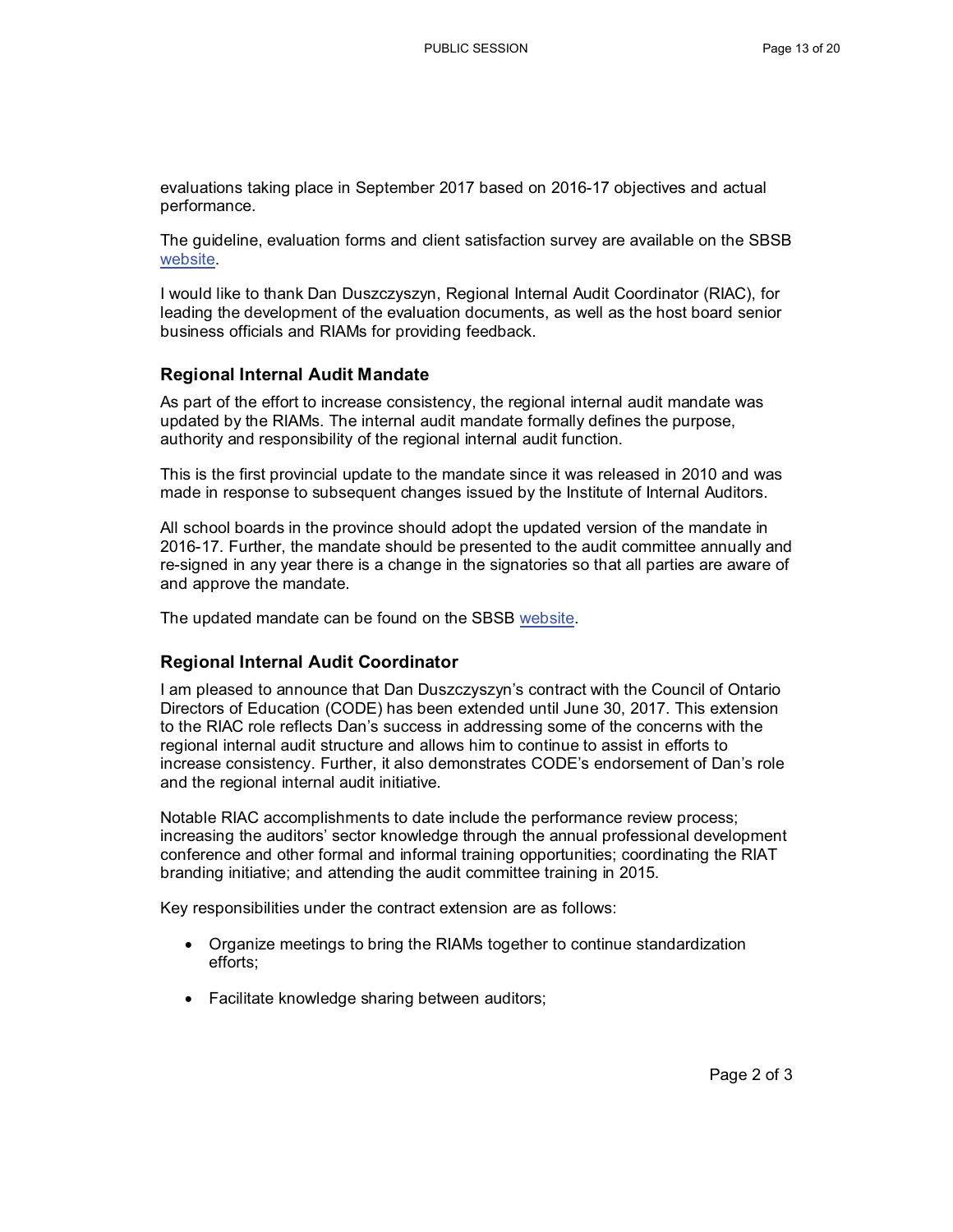- Coordinate the development of a regional internal audit quality assurance and improvement program;
- Organize the annual internal audit professional development conference;
- Provide support and advice to the RIATs; and
- Mediate any disputes related to internal audit.

#### **Contacts**

If you have any questions regarding the performance review process or require assistance in implementing this process, please contact Dan Duszczyszyn by phone at 519-835-0212 or by email at danduszczyszyn@gmail.com.

For all other questions relating to regional internal audit, please contact Paula Hatt, Senior Analyst, Audit at paula.hatt@ontario.ca or 416-326-1170.

I encourage you to share this memo with your audit committee members.

*Original signed by* 

Cheri Hayward **Director** School Business Support Branch

cc: Regional Internal Audit Managers Dan Duszczyszyn, Regional Internal Audit Coordinator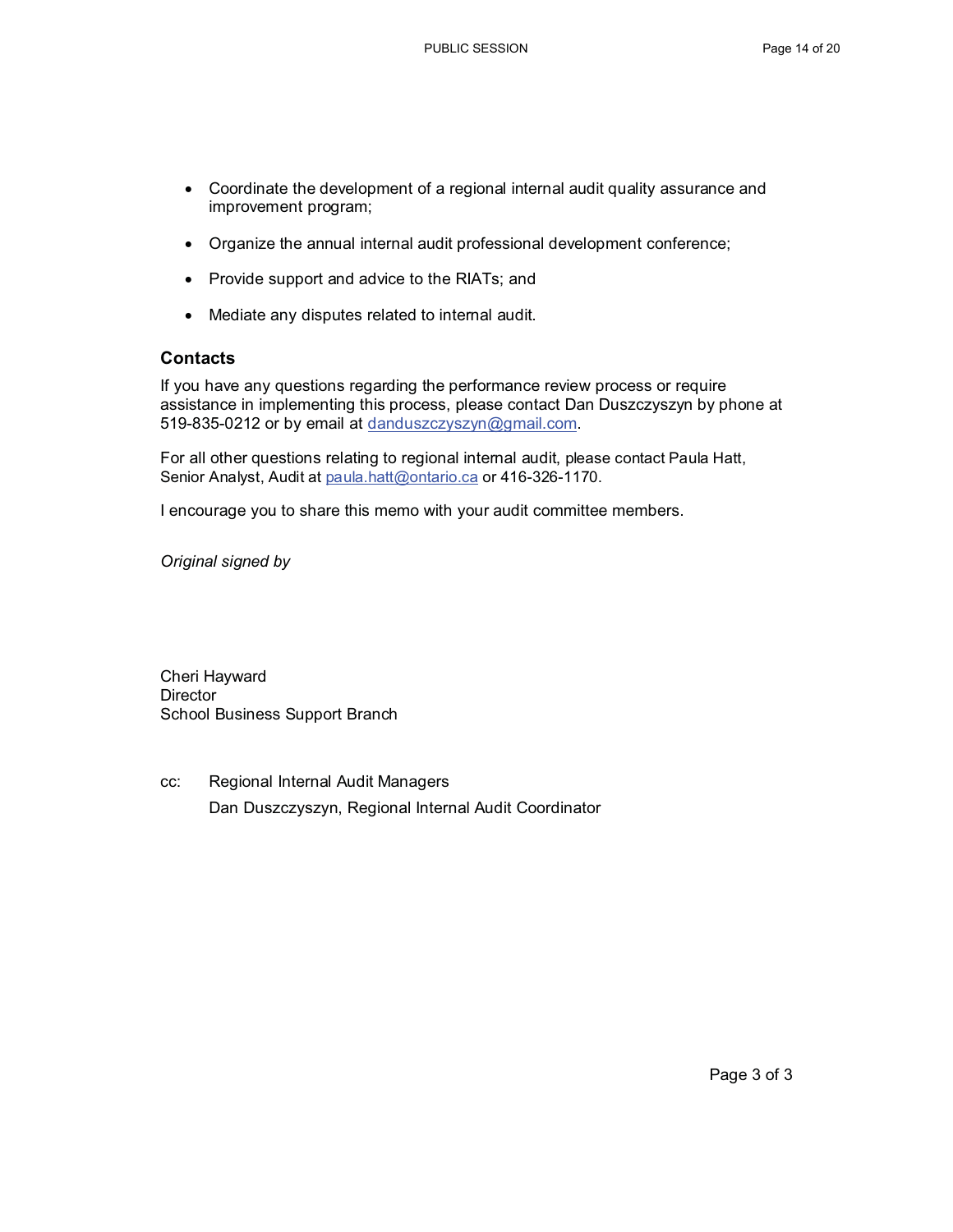## **Regional Internal Audit Mandate**

## **PURPOSE AND DEFINITION**

The purpose of the regional internal audit team is to provide independent, objective assurance and consulting services designed to add value and improve the district school boards' operations in the West of Central region. It helps the district school boards accomplish their objectives by bringing a systematic, disciplined approach to evaluate and improve the effectiveness of risk management, control, and governance processes.

## **ROLE**

The regional internal audit activity is established by the Ministry of Education through the annual Grants for Student Needs funding. The oversight role of the Audit Committee of the Board of Trustees over the regional internal audit activity is established by Regulation 361/10.

## **PROFESSIONALISM**

The regional internal audit activity will adhere to the Institute of Internal Auditors' mandatory guidance including the Core Principles for the Professional Practice of Internal Auditing, the Definition of Internal Auditing, the Code of Ethics, and the *International Standards for the Professional Practice of Internal Auditing (Standards).* This mandatory guidance constitutes principles of the fundamental requirements for the professional practice of internal auditing and for evaluating the effectiveness of the regional internal audit activity's performance.

## **AUTHORITY**

The regional internal audit activity, with strict accountability for confidentiality and the safeguarding of records and information is authorized full, free and unrestricted access to any and all of the district school boards' records, physical properties, and personnel pertinent to carrying out any engagement. All school board employees are requested to assist the regional internal audit team in fulfilling its responsibilities. The regional internal audit team will also have free and unrestricted access to school board leaders and to the Audit Committee of the Board of Trustees.

## **ORGANIZATION**

The internal audit function follows a regional model. The function consists of a Regional Internal Audit Manager responsible to district school boards in one of the eight regions in the province of Ontario as identified by the Ministry of Education. The Regional Internal Audit Manager will report functionally to their regional audit committees of the Boards of Trustees and administratively are supported by a host school board Senior Business Official. Every effort is made to adequately staff the internal audit function, within available financial resources, in order to perform its audit activities.

Each Audit Committee of the Board of Trustees will for their Board:

- Approve the regional internal audit mandate;
- Recommend for approval the risk based internal audit plan;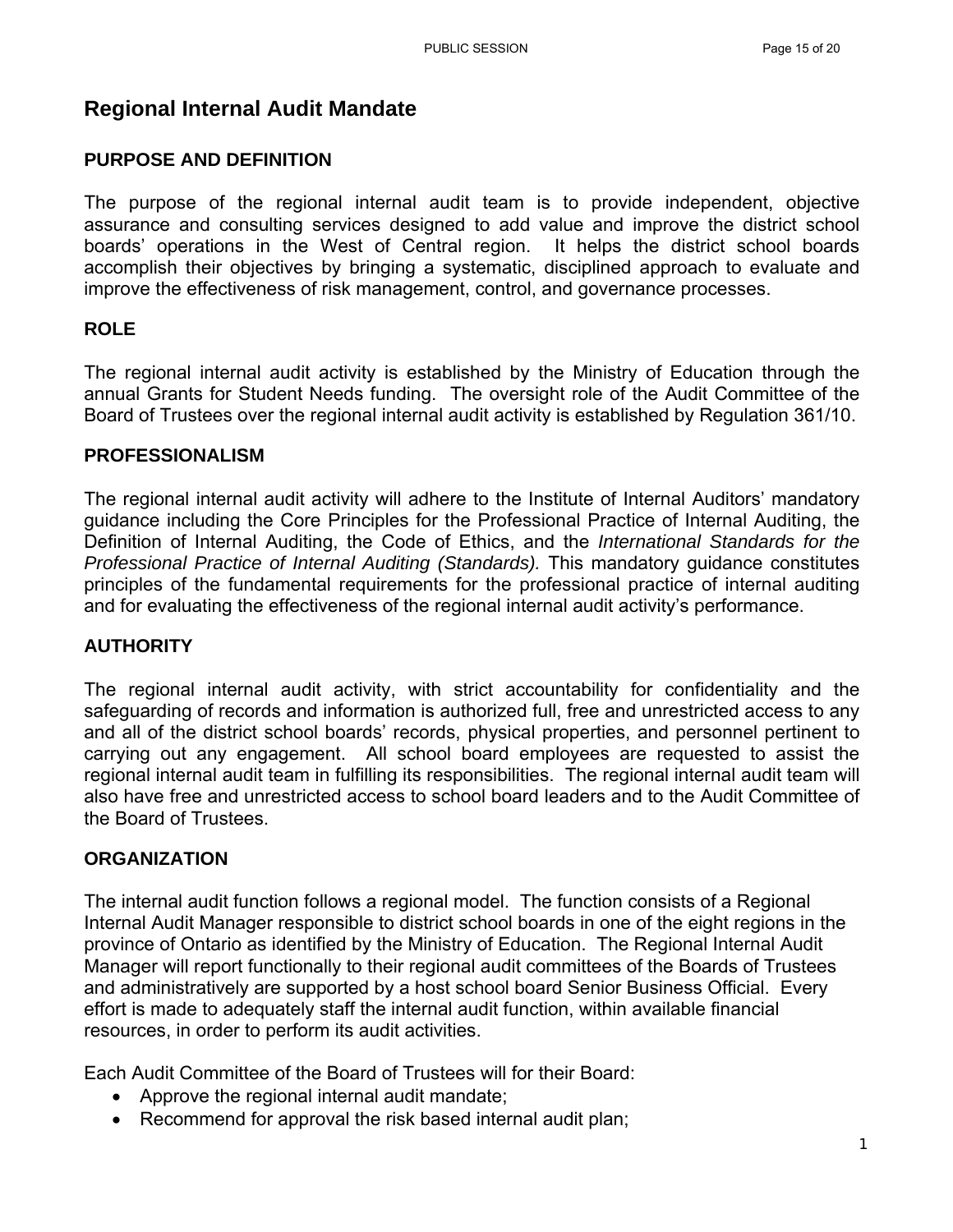- Receive information from the Regional Internal Audit Manager about the internal audit activity performance to plan and other relevant matters;
- Inquire of the Regional Internal Audit Manager and the Senior Business Official whether there are resource or scoping limitations; and
- Review annually the performance of the regional internal audit activity and provide the Board of Trustees with their comments regarding the performance of Regional Internal Audit Manager.

The Regional Internal Audit Manager will interact directly with the Audit Committee of the Board of Trustees, including in-camera sessions and between audit committee meetings as appropriate.

## **INDEPENDENCE AND OBJECTIVITY**

The regional internal audit activity will remain free from interference by any element in the district school board including matters of audit selection, scope, procedures, frequency, timing or report content to permit maintenance of a necessary independent and objective mental attitude.

Regional internal auditors will have no direct operational responsibility or authority over any of the activities audited. Accordingly, they will not implement internal controls, develop procedures, install systems, prepare records or engage in any other activity that may impair judgment.

Regional internal auditors will exhibit the highest standards of professional objectivity in gathering, evaluating and communicating information about the activity or process being examined. Auditors will make a balanced assessment of all the relevant circumstances and not be unduly influenced by their own interests or by others in forming judgments.

The Regional Internal Audit Manager will confirm to the Audit Committee of the Board of Trustees, at least annually, the organizational independence of the internal audit activity.

## **RESPONSIBILITY**

The scope of work of the regional internal audit team encompasses but is not limited to:

- Evaluating risk exposure relating to the achievement of the district school board's strategic objectives;
- Evaluating the reliability and integrity of information and the means used to identify measure, classify and report information;
- Evaluating the systems which ensure compliance with policies, procedures, applicable laws and regulations which impact the district school board;
- Evaluating whether resources are acquired economically, used efficiently, and are adequately protected;
- Evaluating operations and processes to ascertain whether results are consistent with established objectives and whether processes are functioning as planned;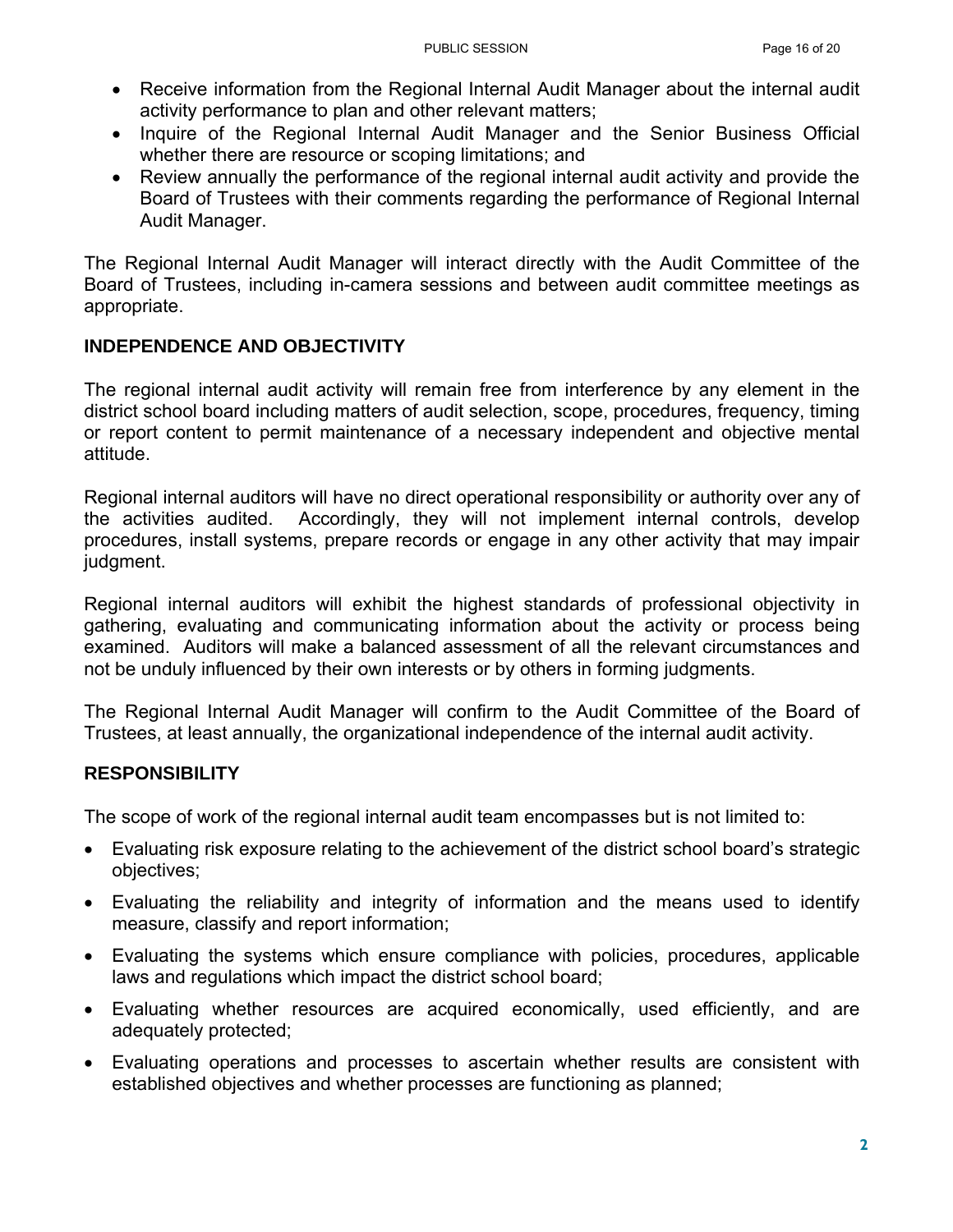- Performing consulting and advisory services or assessments of specific operations as requested by the Audit Committee of the Board of Trustees or district school board management as appropriate;
- Evaluating the effectiveness of the district school board's risk management and governance processes;
- Reporting periodically on the regional internal audit performance against plans; and
- Reporting significant risk exposures and control issues, including fraud risks, governance issues and other matters requested by the Audit Committee of the Board of Trustees.

## **INTERNAL AUDIT PLAN**

Annually, the Regional Internal Audit Manager will submit to district school board management and to the Audit Committee of the Board of Trustees an internal audit plan for recommendation to their Board of Trustees for approval. If there are any resource limitations or interim changes, these will be communicated.

The internal audit plan will be developed based on a prioritization of the internal audit universe using a risk based methodology which includes input of district school board management. The Regional Internal Audit Manager will review and adjust the plan as required in response to changes in the risk profile. Any significant deviation from the approved internal audit plan will be communicated through periodic status reports. The Regional Internal Audit Manager or any of his or her team may initiate and conduct any other audit or review deemed necessary for potential illegal acts, fraud, abuse, or misuse of funds. Reasonable notice shall be given to appropriate personnel of intent to audit in their areas except when conditions warrant an unannounced audit.

## **REPORTING AND MONITORING**

Opportunities for improving internal control may be identified during audits. A written report will be issued by the Regional Internal Audit Manager at the conclusion of each audit and will be distributed according to the school board's requirements. (This could include the head of the audited activity or department, the director of education, the audit committee and the external auditor of the district school board.)

Each report will describe opportunities to strengthen district school board risk, internal control and governance processes and conclude on the adequacy and effectiveness of the processes. The district school board management will provide action plans and timelines to address each opportunity (observation). The regional internal audit team is responsible to perform appropriate follow-up procedures to attest to the completion of action plans. Significant observations will remain in an open issue status until cleared.

## **QUALITY ASSURANCE**

The regional internal audit team will maintain a quality assurance and improvement program that covers all aspects of the internal audit activity and conformance with the International Standards for the Professional Practice of Internal Auditing.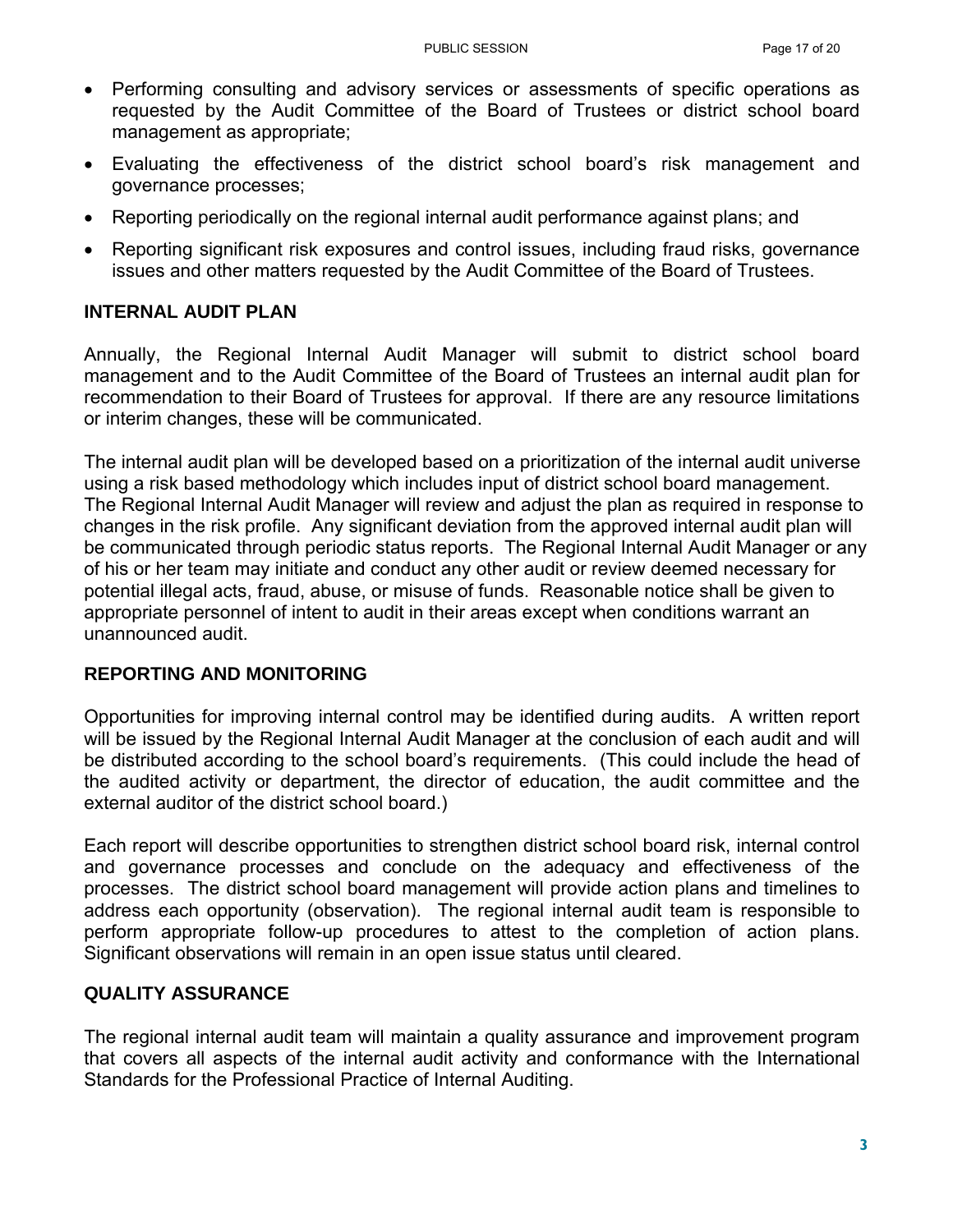The Regional Internal Audit Manager will communicate to district school board management and the Audit Committee of the Board of Trustees on the internal audit activity's quality assurance and improvement program, including the results of ongoing internal assessments and external assessments conducted as appropriate, usually on a five year cycle.

Regional Internal Audit Manager

 $\mathcal{L}_\text{max}$  , where  $\mathcal{L}_\text{max}$  is the set of  $\mathcal{L}_\text{max}$ 

 $\mathcal{L}_\text{max}$  , where  $\mathcal{L}_\text{max}$  is the set of  $\mathcal{L}_\text{max}$ 

 $\overline{\phantom{a}}$  , and the set of the set of the set of the set of the set of the set of the set of the set of the set of the set of the set of the set of the set of the set of the set of the set of the set of the set of the s

 $\mathcal{L}_\text{max}$  , where  $\mathcal{L}_\text{max}$  is the set of  $\mathcal{L}_\text{max}$ 

Audit Committee Chair

Director of Education or designate

February 13, 2018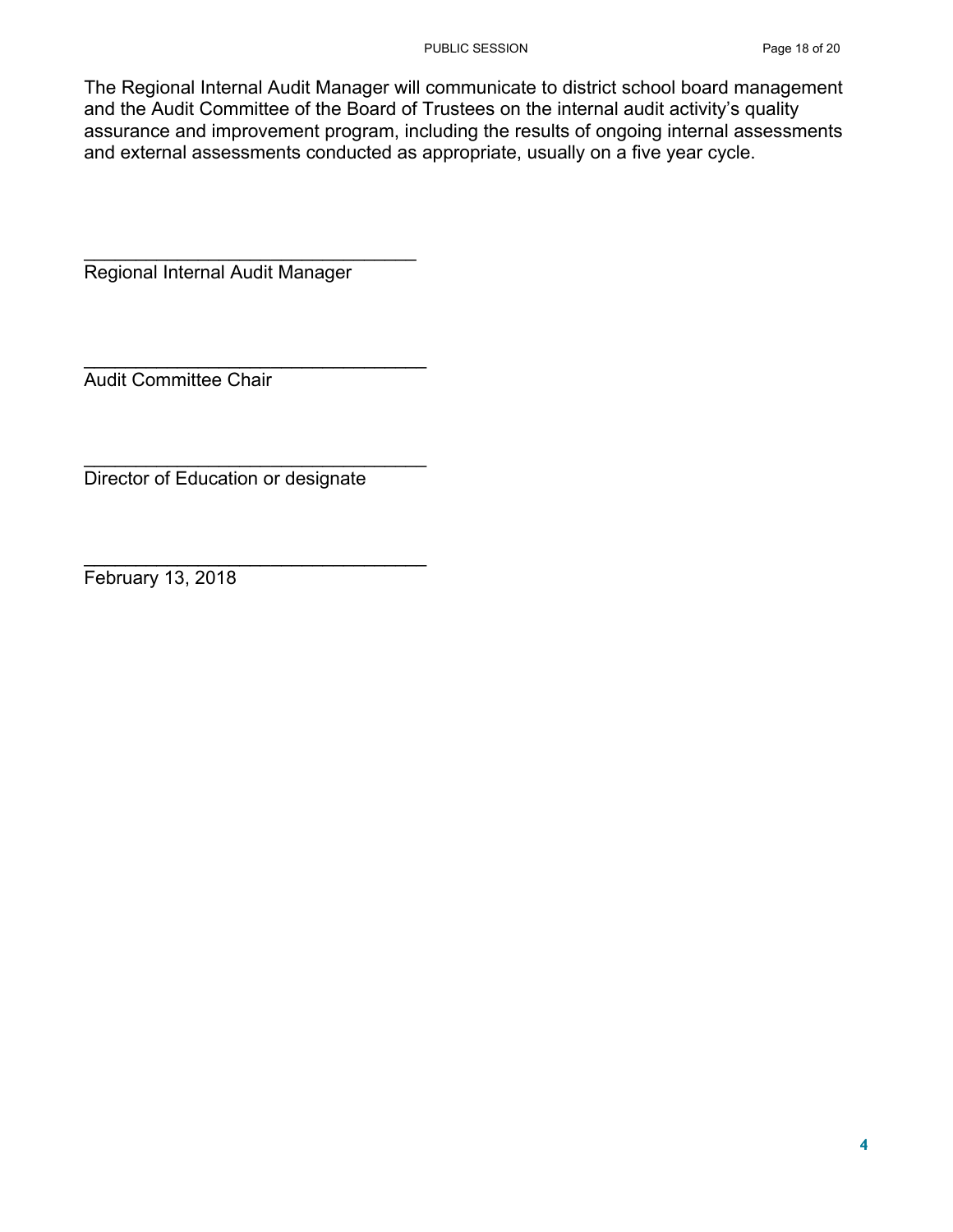## **DEFINITION OF SELECTED TERMS**

| <b>Add Value</b>         | Value is provided by improving opportunities to achieve organizational     |
|--------------------------|----------------------------------------------------------------------------|
|                          | objectives, identifying operational improvement, and/or reducing risk      |
|                          | exposure through both assurance and consulting services.                   |
| Advisory/Consulting      | Advisory and related client service activities, the nature and scope of    |
| <b>Services</b>          | which are agreed to with the client and which are intended to add          |
|                          | value and improve a school board's governance, risk management             |
|                          | and control processes without the regional internal auditor assuming       |
|                          | management responsibility. Examples include counsel, advice,               |
|                          | facilitation and training.                                                 |
| Assurance                | An objective examination of evidence for the purpose of providing an       |
|                          | independent assessment on governance, risk management, and                 |
|                          | control processes for the organization. Results can be relied upon for     |
|                          | supporting informed decision making.                                       |
| <b>Board of Trustees</b> | A legislative body that that has overall responsibility and accountability |
|                          | for the district school board. For purposes of this Mandate, this also     |
|                          | includes committees that support the Board of Trustees including the       |
|                          | audit committee.                                                           |
| Compliance               | Conformity and adherence to policies, plans, procedures, laws,             |
|                          | regulations, contracts or other requirements.                              |
| Control                  | The attitude and actions of the Board of Trustees and district board       |
| Environment              | management regarding the significance of control within the                |
|                          | organization. The control environment provides the discipline and          |
|                          | structure for the achievement of the primary objectives of the system      |
|                          | of internal control. The control environment includes the following        |
|                          | elements:                                                                  |
|                          | Integrity and ethical values.                                              |
|                          | Management's philosophy and operating style.                               |
|                          | Organizational structure.                                                  |
|                          | Assignment of authority and responsibility.                                |
|                          | Human resource policies and practices.                                     |
|                          | Competence of personnel.                                                   |
| Control/Internal         | Any action taken by district board management and other parties to         |
| Controls                 | enhance risk management and increase the likelihood that established       |
|                          | objectives and goals will be achieved. Management plans, organizes         |
|                          | and directs the performance of sufficient actions to provide reasonable    |
|                          | assurance that objectives and goals will be achieved.                      |
|                          |                                                                            |
|                          | The system of management controls (business plans, capturing and           |
|                          | analyzing data, performance reporting, code of conduct, etc.) that are     |
|                          | implemented within a school board to ensure that assets (human,            |
|                          | physical and information) are protected and to provide reasonable          |
|                          | assurance that its objectives can be achieved.                             |
| Control                  | The policies, procedures and activities that are part of a control         |
| Processes                | framework, designed to ensure that risks are contained within the risk     |
|                          | tolerances established by the risk management process.                     |